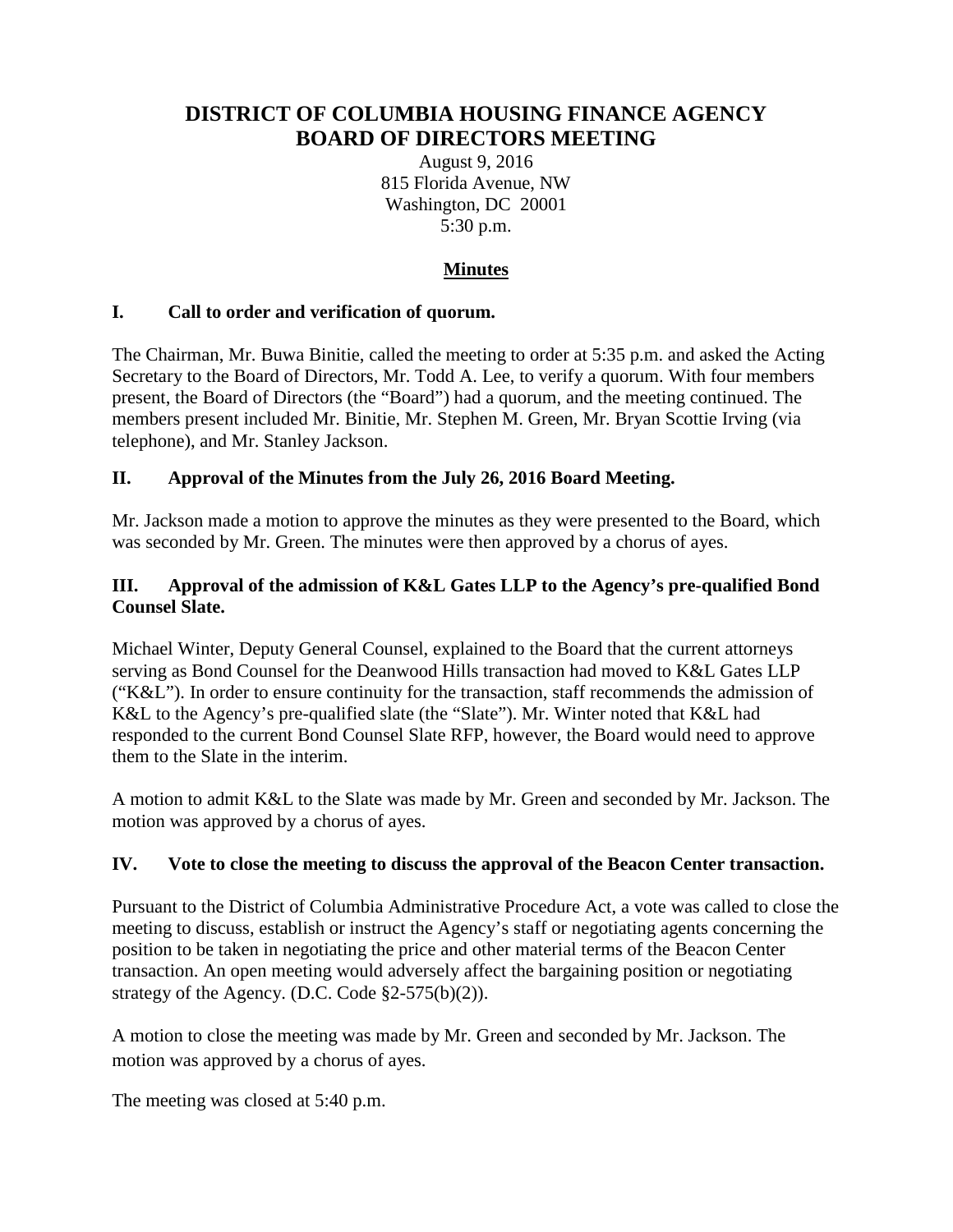Board Member Sheila Miller joined the meeting via telephone at 5:42 p.m.

The meeting was re-opened at 5:49 p.m.

## **V. Consideration of DCHFA Resolution No. 2016-12 for The Beacon Center transaction.**

Mr. Lee introduced the resolution and then introduced Mr. Martin Lucero, Development Officer, who provided a brief summary of the project. The principal developer and sponsor of this project is Beacon Center Housing, LLC (the "Sponsor"), whose managing member is comprised of The Community Builders ("TCB"), a national affordable housing developer, and Emory Beacon of Light, a non-profit affiliate of Emory United Methodist Church that specializes in community development. Additional members of the development team include Ellisdale Construction and Development as the general contractor, Torti Gallas Urban, Inc. as the architect of record, and TCB as the property manager.

The project will be located at 6100 Georgia Avenue, NW in the Brightwood neighborhood of Ward 4 and consists of the acquisition and new construction of a ninety-nine (99) unit apartment building and eighty-seven (87) parking spaces (the "Project"). The bedroom mix will include seven (7) studio units, sixty-one (61) one-bedroom units, twenty-seven (27) two-bedroom units, and four (4) three-bedroom units. The Sponsor has elected to set aside one-hundred percent (100%) of the units at or below sixty percent (60%) of the area median income ("AMI"). Furthermore, eight (8) units will be restricted at thirty percent (30%) of AMI for permanent supportive housing.

The total Project development costs will be approximately \$42.5 million. The Project will be financed with tax-exempt notes, proceeds from the syndication of low income housing tax credits, a subordinate loan from the D.C. Department of Housing and Community Development ("DHCD"), a Neighborhood Investment Fund loan from the Office of the Deputy Mayor for Planning and Economic Development, and accrued interest on the DHCD debt during the construction and lease up period. With respect to the tax-exempt notes, \$21.6 million in taxexempt notes will be offered through a private placement with \$7.3 million in long term notes and \$14.3 million in short term notes. The sponsor has selected JPMorgan Chase as the note purchaser. The low income housing tax credit investor will be Red Stone Equity Partners at a rate of \$1.08 per credit for an estimated amount of \$16 million. The estimated construction schedule is 24 months.

Members of the development team who were present at the meeting included the following: Jacqueline Alexander, Director of TCB, Alisa Molyneaux, Executive Director of Emory Beacon of Light, David Davenport, Project Manager for Northern Real Estate Urban Ventures, and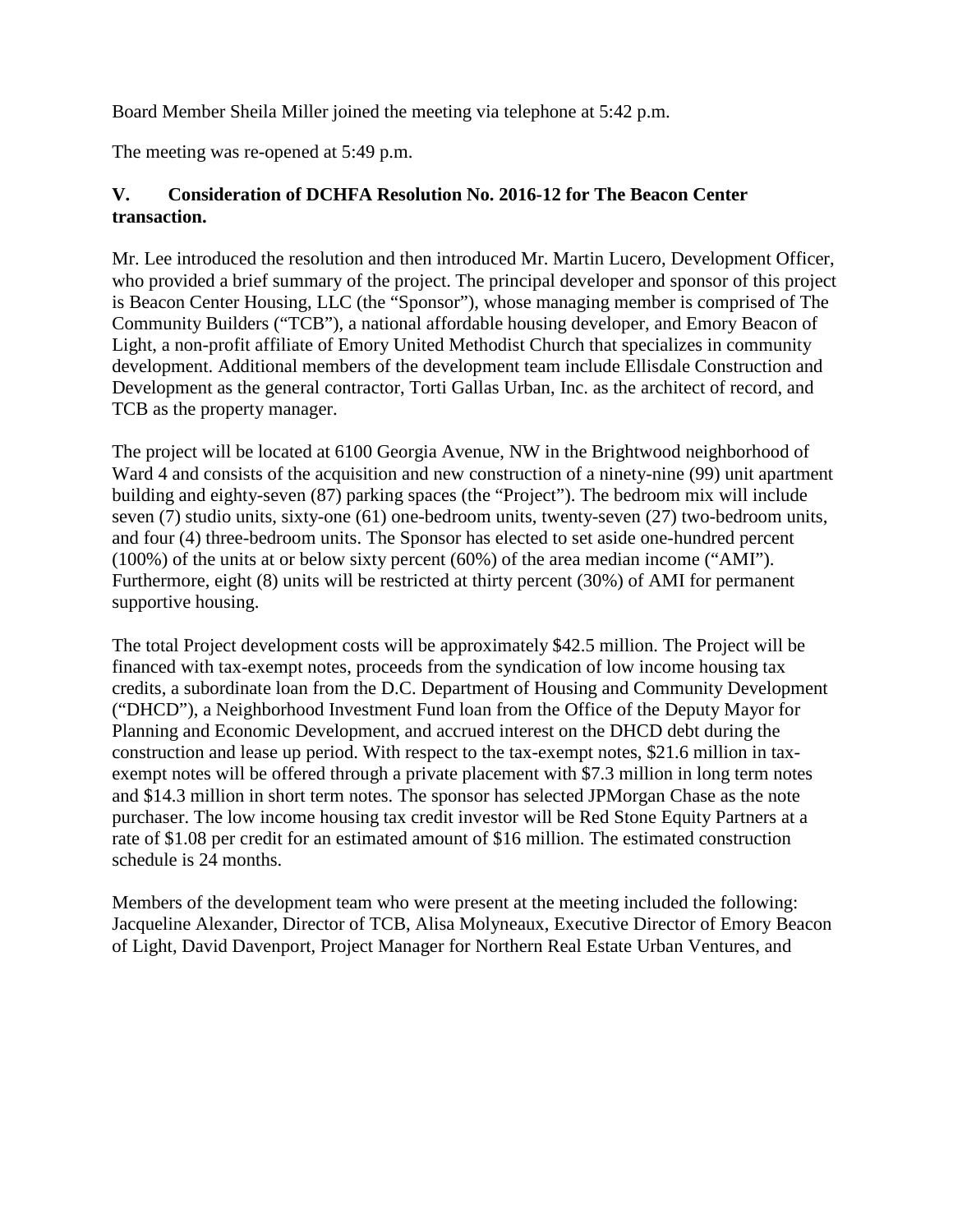Andrew Spicknall, Partner at Ballard Spahr LLP. Mr. Binitie indicated that due to the Board having recently been briefed on the transaction at a prior board meeting, Ms. Alexander did not need to provide an additional presentation for the Project.

Mr. Binitie asked, regarding the Project being an historic site, how the Sponsor would perform the environmental remediation and respond to any potential findings they may encounter. Ms. Alexander explained that the archaeological work would last eight (8) weeks, including five (5) weeks of digging. During the period in which they are digging, they will not perform any asbestos abatement or mold mitigation in order to not disrupt the air quality. Once the digging is complete they will resume all abatement and mitigation work. In the event that an artifact is found during the digging, it will be removed from the site and given to the United States Park Services. If the artifact is an actual structure, it will be mapped out and eventually demolished. Mr. Binitie followed up by asking what artifacts they expect to find. Ms. Alexander said that possibly cannon balls and bullets as well as fort walls might be found. Mr. Green noted that the site had been only a temporary fort and that there may be nothing left there. Ms. Alexander added that they have built the archaeological work into their construction schedule and did not expect to begin construction of the Project until the last week in September.

Mr. Binitie then disclosed that while he is not gaining financially from this transaction, he is currently partnering with TCB on another transaction, and to avoid the appearance of any conflict he would recuse himself from voting on this resolution.

A motion to approve the resolution was made by Mr. Green and seconded by Mr. Jackson. The roll was called, and with four affirmative votes and one abstention, the resolution was approved.

### **VI. Vote to close the meeting to consult with the Board's Counsel, Mr. Thorn Pozen.**

Pursuant to the District of Columbia Administrative Procedure Act, the Chairman called a vote to close the meeting in order to consult with an attorney to obtain legal advice and to preserve the attorney-client privilege between an attorney and the Agency, or to approve settlement agreements provided that, upon request, the Agency may decide to waive such privilege. An open meeting would adversely affect matters related to the Agency. (D.C. Code §2-  $575(b)(4)(A)).$ 

A motion to close the meeting was made by Mr. Green and seconded by Mr. Jackson. The motion was approved by a chorus of ayes.

The meeting was closed at 6:03 p.m.

The meeting was re-opened at 6:39 p.m.